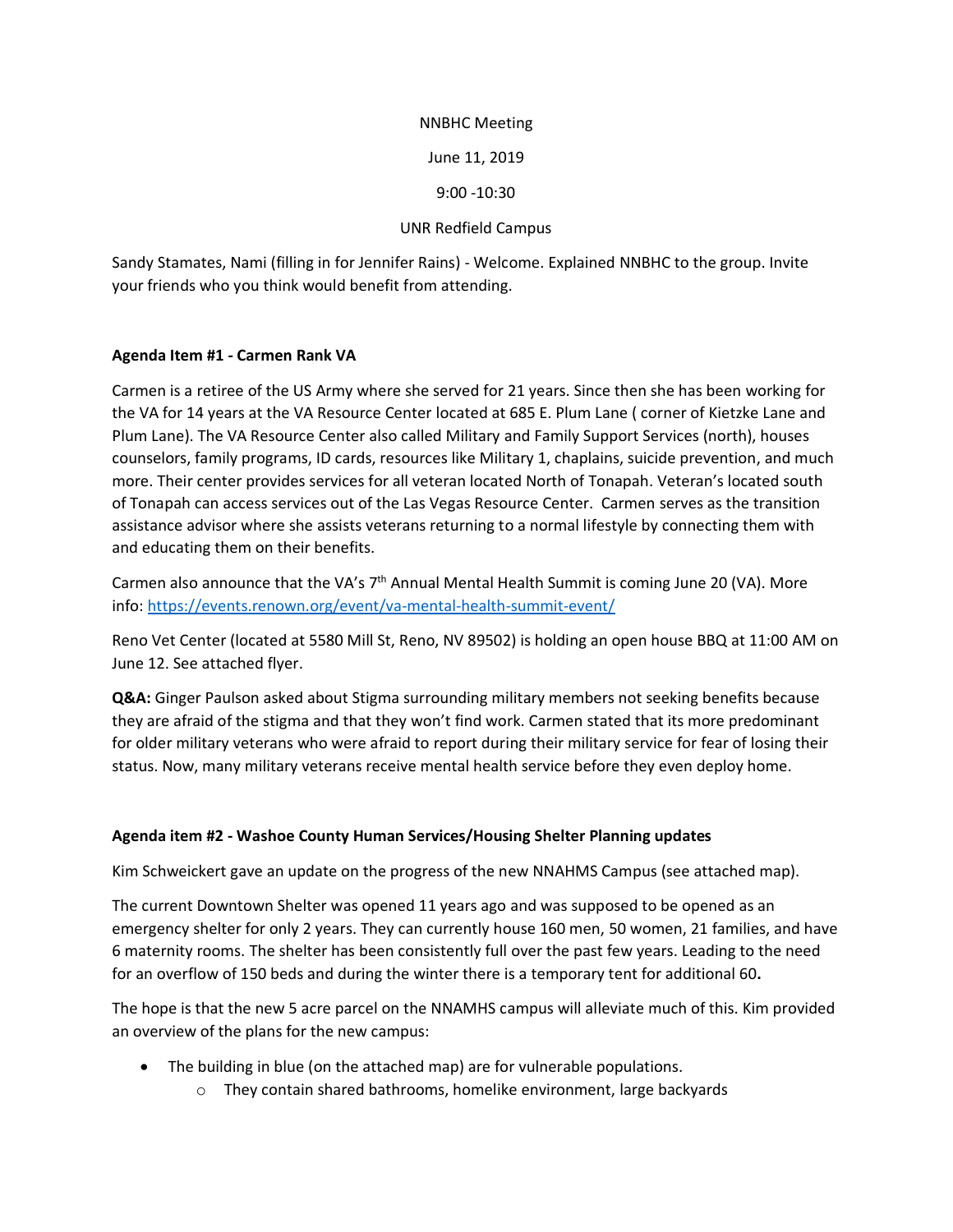- $\circ$  New women's shelter will hold 114 and contains pods with individual space for privacy
- $\circ$  There is a 13,000 sq ft. dorm like area for folks that don't want services just a place to sleep
- o Several pods (senior and medical pod)
- $\circ$  pet wing for people who refuse to come in without pets, working with animal shelter to get food and pet behavior training, immunizations, etc.
- o Working wing for folks who are homeless but do have jobs
- o transition age wing used for those 18-24
- o Families can stay for 6 months, 80% success rate
- $\circ$  50 women to 1 case manger in women's shelter currently, hoping private space (pods) will encourage engagement
- o Diversion worker to help provide resources to those who don't necessarily need to be admitted.
- The Yellow building is Crossroads (sober living environment)
	- o Cottages 24 women
	- o transition age youth crossroads 18-24 (12 girls and 12 boys)
	- o these have to test for sobriety
- The Orange is TADS house (temporary assistance for displaces seniors)
	- o Open to men and women
- Target is to open the whole campus by April 2020.
- Volunteers of America will continue to provide services at both sites
- Good Grid is new intake program that is much more robust and will hopefully better place people into the best fit for services. HMIS will operate in partnership with Good Grid.
- Advisory board contains a lot of Peer Supports in order to get homeless perspective on decision making
- Assessment done on the community found that our community is lacking in data, we don't have a good diversion component here, we need to do some outreach. As a result they have established Good Grid, the Diversion program, and the MOST teams.

# **Q&A:**

- Sansy Stamates asked if seniors were homeless overtime or displace due to high rent prices. Kim said that at TADS house this is most common, at downtown shelter there are some but more are longer term homeless.
- Patrick asked what's happening with SRC. Pink building in center of map is for all of their staff.

# **Agenda Item #3 - Public Comment/Announcements**

• Sandy mentioned legislative session just ended. Serves on Washoe Regional Behavioral Health Policy Board. AB66 was their bill to implement and create crisis stabilization centers in Nevada. Bill passed. Chuck Duarte was their representative. Probably won't see centers popping up for 1 year to 18 months. Fiscal note was removed which provides opportunities for providers to come in and start facilities. Made changes to NRS so people can get paid for providing services. Right now Mallory Center in Carson is only true crisis stabilization center in state.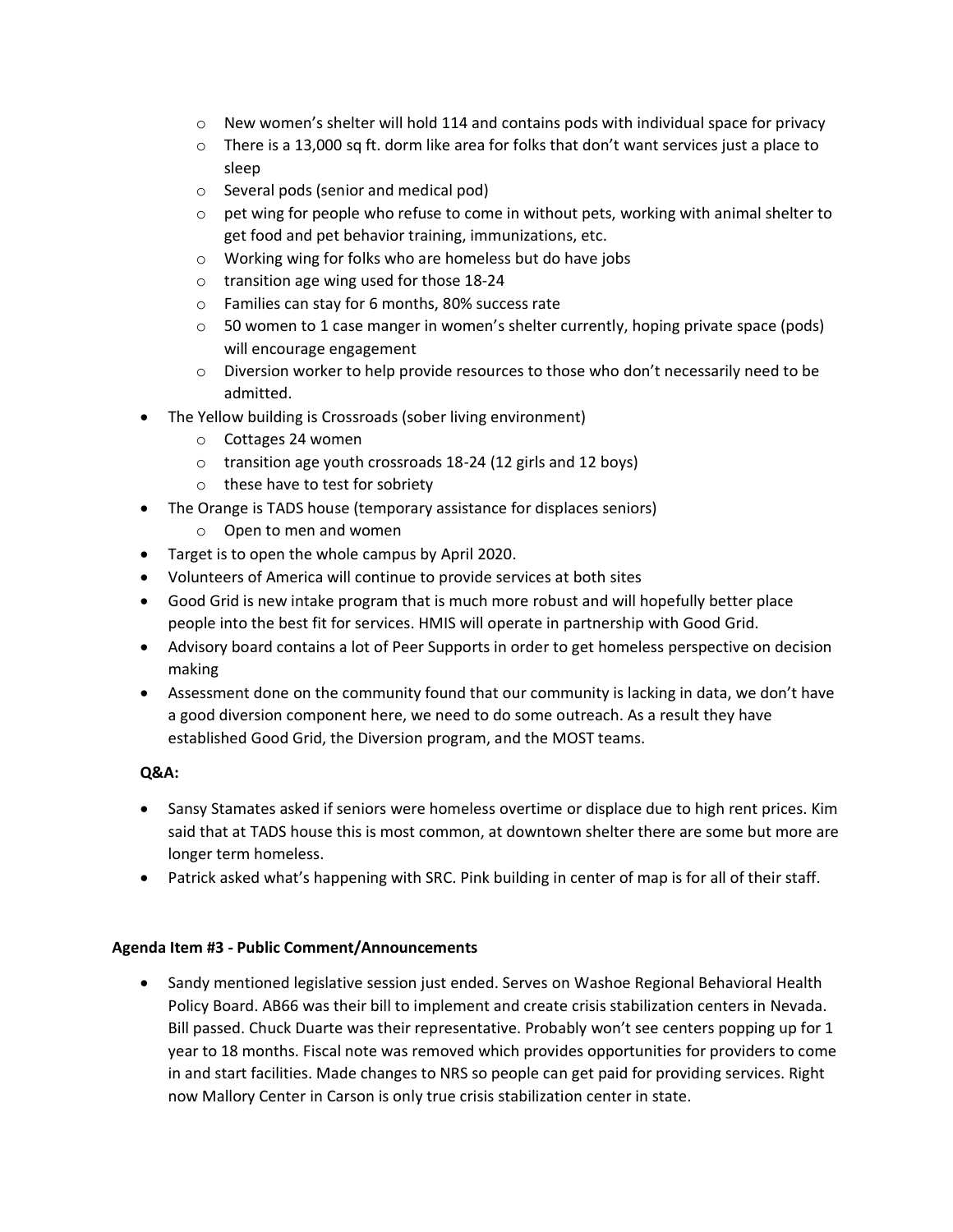- AB 170 passed this bill was intended to protect constituents with preexisting conditions.
- SB37 passed Increases scope of practice for MFTs. MFTs are going to need to get these competencies (CASAT training). Patrick from Community Health Alliances sees it as an opportunity.
- MAT is now available at Quest to 28 non-court opiate addicts and over 100 women who are either pregnant or recently gave birth
- SB 540 passed People ages 18-59 are now able to be reported into vulnerable adult status
- Mallory Center will be adding 5 more beds (10 currently) and will be creating a nicer waiting area.
- NAMI Northern Nevada is partnering with Carson Tahoe on First Episode Psychosis program. Sandy served on planning and implementation team.
- Wellcare triage venter is supposed to open this month. They were waiting on 1/3 of funding to come from hospitals but they are going to open anyway without it in hopes it will come later.
- Ginger Paulsen announced that Reno Behavioral Healthcare Hospital has opened The Center for Eating Disorders (see attached flyer).
	- $\circ$  Center for Hope previously serve this population but closed their NNV office and moved to LV. RBH saw need to help those with Eating disorders. They were able to take on some of Center for Hope's employees.
	- o They accept individuals 18 and above.
	- $\circ$  It is a hybrid program meaning they can't take individuals needing medical services such as feeding tubes. Once a patient's BMI is 15 or above they can take them.
	- o Anticipate a 30-45 day stay.
	- $\circ$  Patients have access to a registered dietician. As well as counseling. They will see a psychiatrist daily.
	- o Capacity is 10 patents now with possibly 20 later.
	- o Trauma informed program.
	- o beds now open at RBH not including the 10 ED beds.
	- o Reach out to Ginger if you want more info or a tour.
- Alexis Tucey (DHCFP) Sandy asked Alexis if she had any updates on the State. Alexis said that Lisa Sherych serving as Interim Administrator over DPBH. She has wealth of knowledge and experience. But Alexis did not know what recruitment process looks like. She also said that Suzanne Bierman was appointed to lead Nevada Medicaid. She is located out of Las Vegas. Previously worked for Guinn Center in Las Vegas. [Bio posted on website.](http://dhhs.nv.gov/Reports/Press_Releases/2019/Suzanne_Bierman_Appointed_to_Lead_Nevada_Medicaid/) All deputy administrators have been hired. They were gifted another deputy admin.
- Patrick Rogers of Community Health Alliance is working with American Diabetes Association to put on a training on the Mental Health side of managing diabetes. Because they are seeing a high correlation on MH and diabetes. Less emphasis on medical to behavioral health. He is hoping to open it up to the community, gaging interest. Contact Patrick if interested.
- Nevada Coalition for Suicide Prevention is not having their walk this year in September. In leiu of that they will show the Ripple Effect by Kevin Hines at TMCC Dandini campus on September 10<sup>th</sup> from 5:30 to 8:30. Flyer coming out.
- Nevada Suicide Prevention Conference is October 17-18, 2019 in Las Vegas. Visit <https://casat.org/nspc/> for more information.
- Board out of Elko bill did not pass.